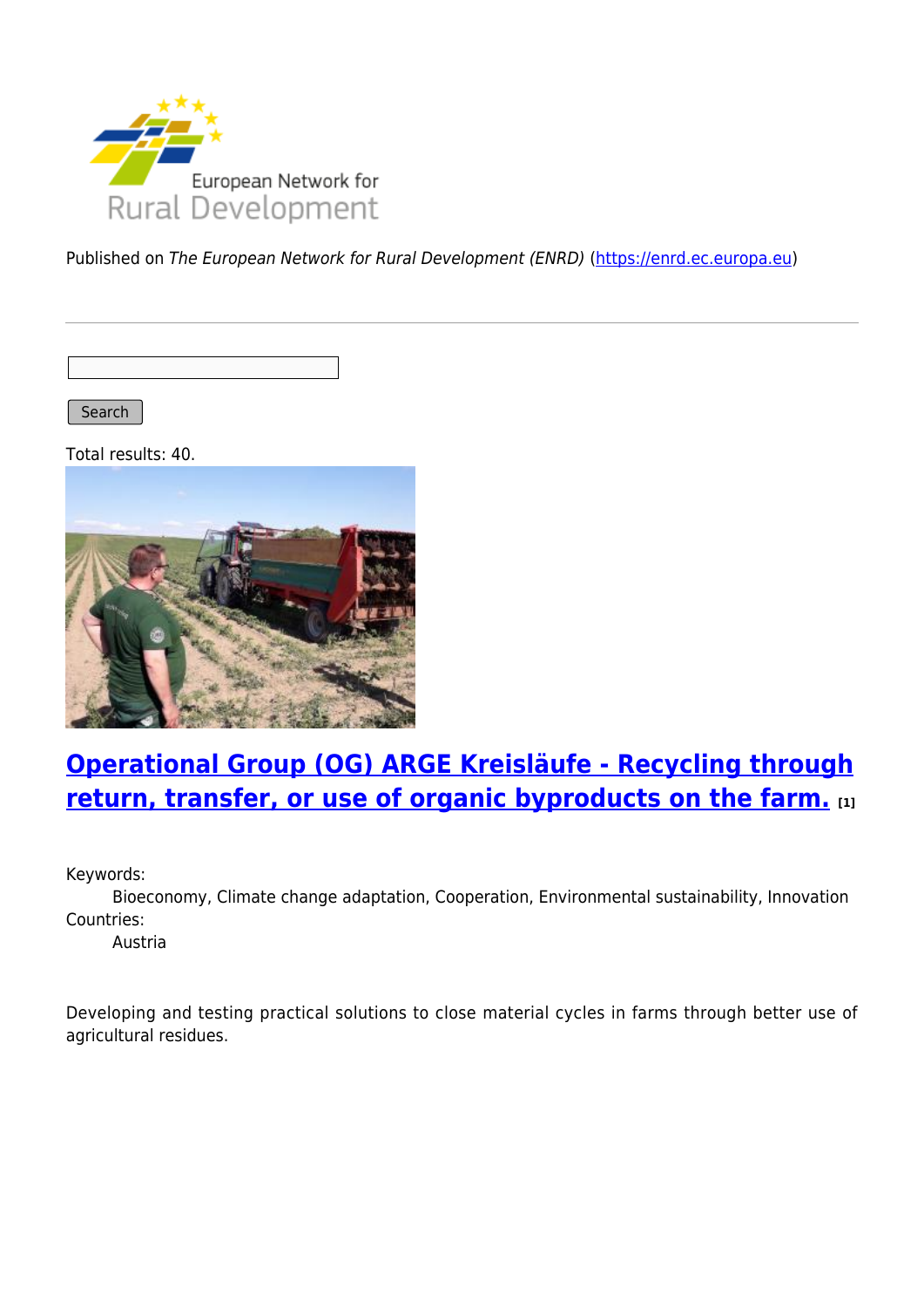

## **[E-Bike Region Mürztal](https://enrd.ec.europa.eu/projects-practice/e-bike-region-murztal_en) [2]**

Keywords:

Climate change adaptation, LEADER Innovation, Market development, Renewable energy, Rural services, Sustainability, Tourism

Countries:

Austria

E-bike charge stations generate new rural tourism potential in Austria.



## **[Improvement and recovery of the pedestrian routes network](https://enrd.ec.europa.eu/projects-practice/improvement-and-recovery-pedestrian-routes-network-rabacal_en) [in Rabaçal](https://enrd.ec.europa.eu/projects-practice/improvement-and-recovery-pedestrian-routes-network-rabacal_en) [3]**

Keywords: Biodiversity, Forestry, Nature conservation, Protected areas Countries: Portugal

Rural Development Programme support was used to improve the accessibility and educational function of a UNESCO-listed Natural Park in Madeira, Portugal.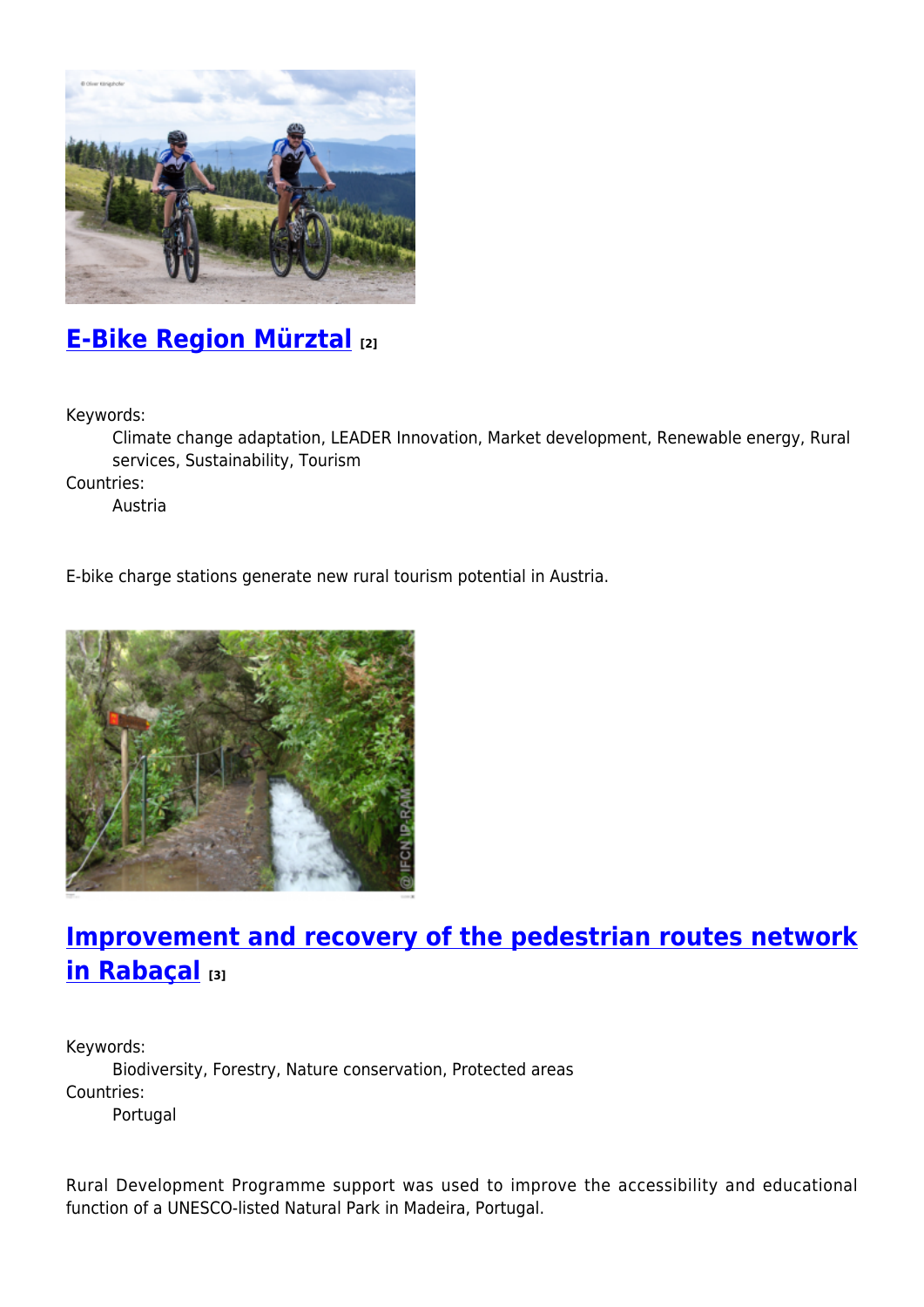

## **[Green Care - Where people flourish - Austria](https://enrd.ec.europa.eu/projects-practice/green-care-where-people-flourish-austria_en) [4]**

Keywords:

Agriculture, Cooperation, Diversification, Healthcare, Rural Inspiration Awards: nominees, Social inclusion

Countries:

Austria

Green Care projects on family farms offer social services close to home in rural areas. They increase the quality of life for people, secure and create jobs while also helping to preserve small-scale agriculture and forestry.



# **[GOTECFOR – Supporting the use of Forest Biomass in the](https://enrd.ec.europa.eu/projects-practice/gotecfor-supporting-use-forest-biomass-agro-industry_en) [agro-industry](https://enrd.ec.europa.eu/projects-practice/gotecfor-supporting-use-forest-biomass-agro-industry_en) [5]**

Keywords:

Broadband, Cooperation, Energy efficiency, Entrepreneurship, Forestry, Innovation, Renewable energy

Countries:

Portugal

GOTECFOR is an EIP-AGRI operational group that contributes to the bioeconomy by seeking to optimise the value chain of forest biomass, as a fuel for heating.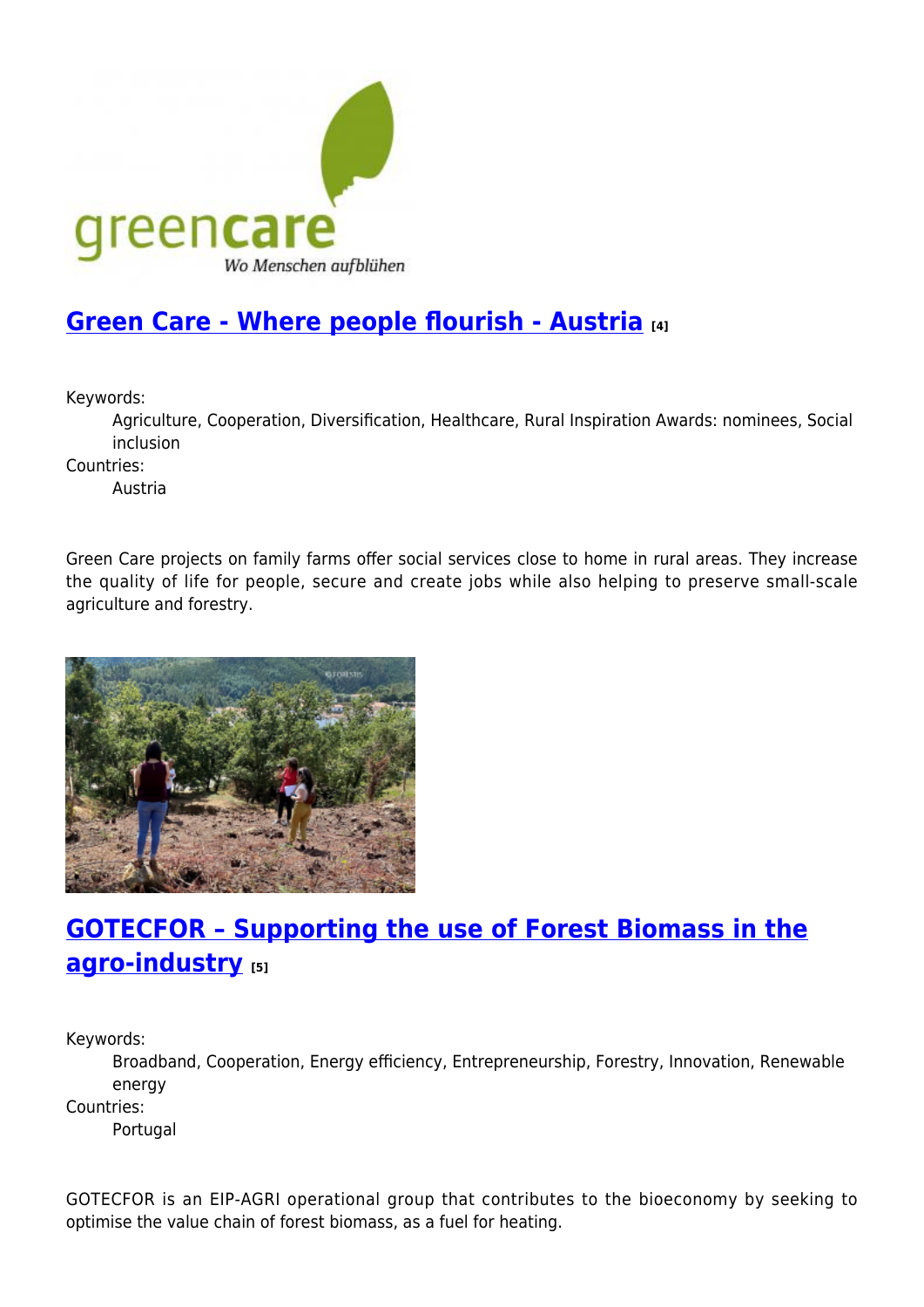

# **[Regadio de Precisão – Precision Irrigation](https://enrd.ec.europa.eu/projects-practice/regadio-de-precisao-precision-irrigation_en) [6]**

Keywords:

Agriculture, Climate change adaptation, Cooperation, Irrigation, Natural resources, Water management

Countries:

Portugal

An EIP-AGRI Operational Group was set up to develop new agronomic tools that will enable farmers to use pivot irrigation more efficiently.



### **[Climate and Energy Region](https://enrd.ec.europa.eu/projects-practice/climate-and-energy-region_en) [7]**

Keywords:

Climate change adaptation, Communication, Energy efficiency, LEADER/CLLD, Renewable energy

Countries:

Austria

The 'Climate and Energy Region' is an integrated awareness raising campaign on climate change, addressed to children, young people, adults, businesses and communities.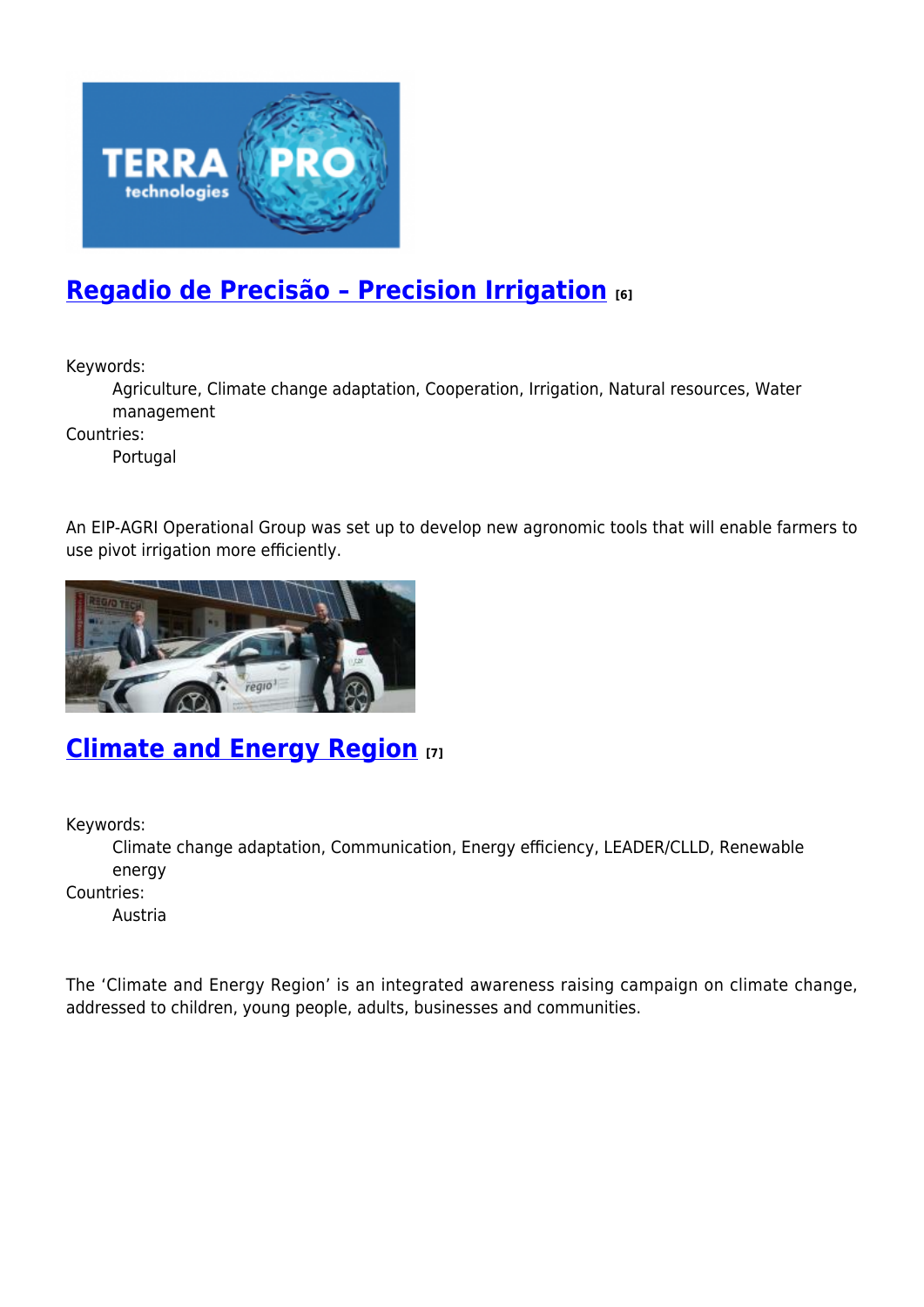

# **[Vielfalter \(Kalkalpen National Park Start-Up Challenge\)](https://enrd.ec.europa.eu/projects-practice/vielfalter-kalkalpen-national-park-start-challenge_en) [8]**

Keywords:

Bioeconomy, Climate change adaptation, Cooperation, Energy efficiency, Entrepreneurship, Innovation, LEADER/CLLD, Rural business, Rural Inspiration Awards: nominees Countries:

Austria

Organising a competition to support and encourage businesses and their sustainable projects in tourism, health, agriculture and forestry in the Kalkalpen National Park, Austria.

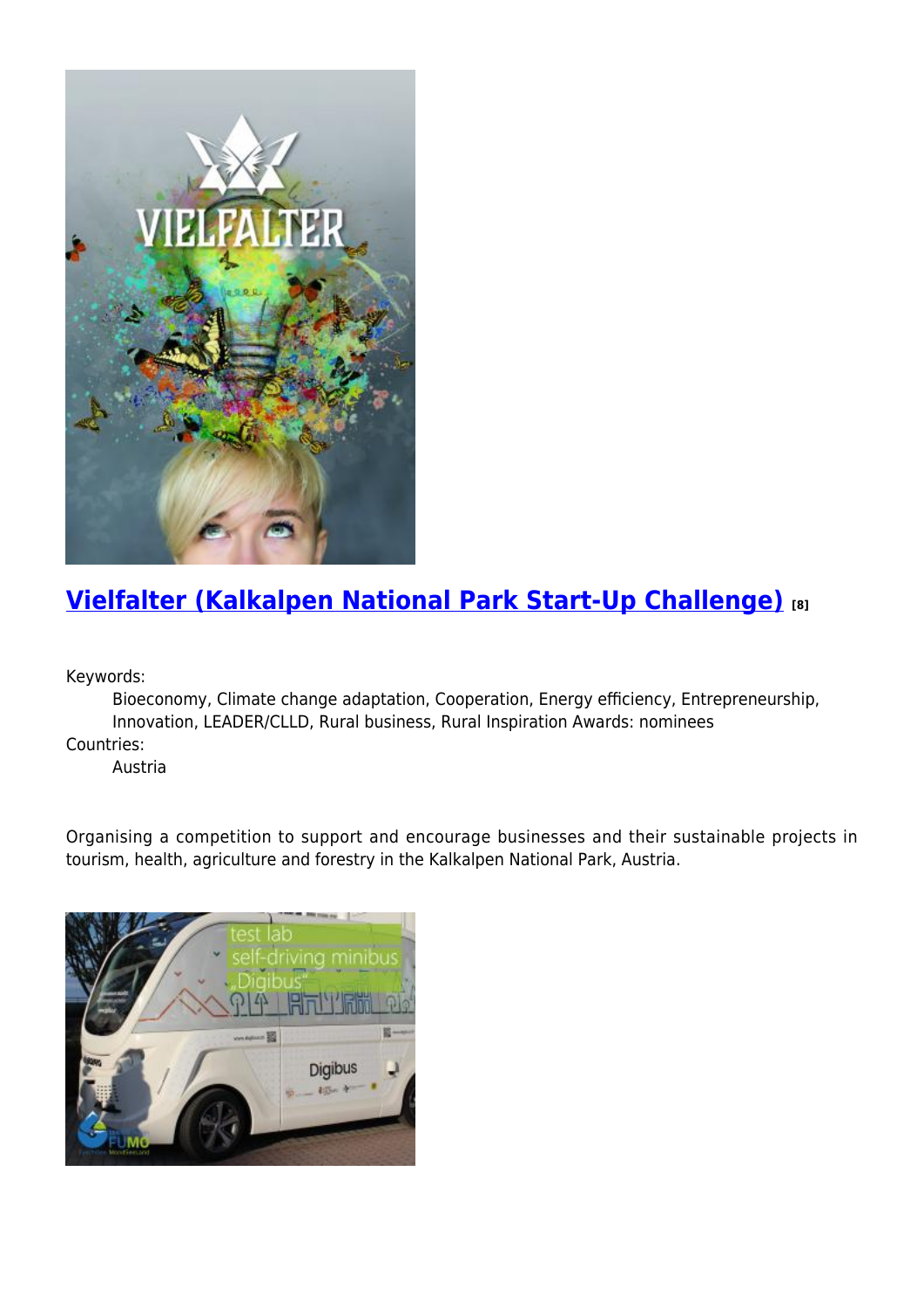## **[FUMObil – regional masterplan for the future of mobility](https://enrd.ec.europa.eu/projects-practice/fumobil-regional-masterplan-future-mobility_en) [9]**

Keywords:

Climate, Climate change adaptation, Cooperation, LEADER/CLLD, Rural Inspiration Awards: nominees, Rural services

Countries:

Austria

Developing a regional sustainable transport and mobility scheme through coordinated data analysis, multi-actor engagement and innovative solutions to improve inclusiveness.



### **[Modernization of a rice growing farm in Portugal](https://enrd.ec.europa.eu/projects-practice/modernization-rice-growing-farm-portugal_en) [10]**

Keywords:

Agriculture, Competitiveness, Energy efficiency, Farm restructuring/modernisation, Irrigation Countries:

Portugal

Modernisation of a rice farm in Portugal through the application of precision farming in its irrigation infrastructure.

#### **Pages**

**1**  $2$  [11]  $3$  [12]  $4$  [13]